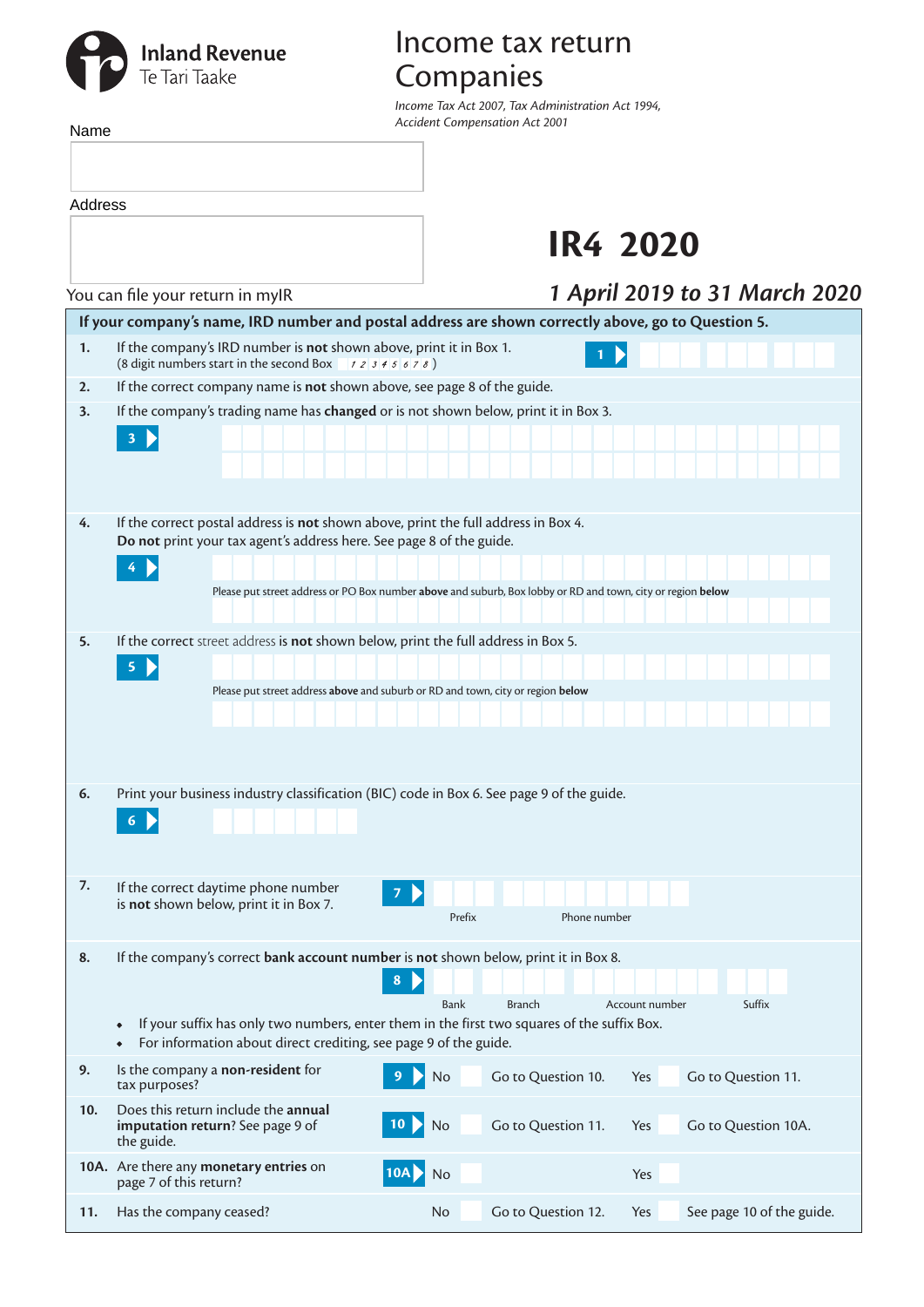| <i><u>Income</u></i>                                            |                                                                                                                                              |                                                                                                                                                    |  |  |  |  |  |  |  |  |
|-----------------------------------------------------------------|----------------------------------------------------------------------------------------------------------------------------------------------|----------------------------------------------------------------------------------------------------------------------------------------------------|--|--|--|--|--|--|--|--|
| 12. Did the company receive any income from schedular payments? |                                                                                                                                              |                                                                                                                                                    |  |  |  |  |  |  |  |  |
|                                                                 | Go to Question 13.<br>No.                                                                                                                    | Yes<br>Print the total of any schedular income below.                                                                                              |  |  |  |  |  |  |  |  |
|                                                                 | Total tax deducted                                                                                                                           | See page 11 of the guide.<br>Total gross income                                                                                                    |  |  |  |  |  |  |  |  |
|                                                                 | \$<br>12A                                                                                                                                    | \$<br>12B                                                                                                                                          |  |  |  |  |  |  |  |  |
| 13.                                                             | Did the company have any New Zealand interest paid or credited to it?                                                                        |                                                                                                                                                    |  |  |  |  |  |  |  |  |
|                                                                 | <b>No</b><br>Go to Question 14.                                                                                                              | Yes<br>Print the totals below. See page 12 of the guide.                                                                                           |  |  |  |  |  |  |  |  |
|                                                                 | Total RWT and/or NRWT<br>13A<br>Ş                                                                                                            | Total gross interest - if a loss, put a minus sign in the last box<br>13B<br>S                                                                     |  |  |  |  |  |  |  |  |
|                                                                 |                                                                                                                                              |                                                                                                                                                    |  |  |  |  |  |  |  |  |
| 14.                                                             | Did the company receive any New Zealand dividends?<br><b>No</b><br>Yes<br>Print the totals below. See pages 13 of the guide.                 |                                                                                                                                                    |  |  |  |  |  |  |  |  |
|                                                                 | Go to Question 15.<br>Total dividend imputation credits                                                                                      |                                                                                                                                                    |  |  |  |  |  |  |  |  |
|                                                                 | \$<br>14                                                                                                                                     |                                                                                                                                                    |  |  |  |  |  |  |  |  |
|                                                                 | <b>Total dividend RWT credits</b>                                                                                                            | Total gross dividends                                                                                                                              |  |  |  |  |  |  |  |  |
|                                                                 | \$<br>14A                                                                                                                                    | \$<br>14B                                                                                                                                          |  |  |  |  |  |  |  |  |
| 15.                                                             | Did the company receive any taxable distributions from a Māori authority?                                                                    |                                                                                                                                                    |  |  |  |  |  |  |  |  |
|                                                                 | N <sub>o</sub><br>Go to Question 16.                                                                                                         | Print the totals below. See pages 16 of the guide.<br>Yes                                                                                          |  |  |  |  |  |  |  |  |
|                                                                 | Total Māori authority credits<br>\$<br>15A                                                                                                   | Total Māori authority distributions<br>\$<br>15B                                                                                                   |  |  |  |  |  |  |  |  |
|                                                                 |                                                                                                                                              |                                                                                                                                                    |  |  |  |  |  |  |  |  |
| 16.                                                             | Did the company receive any income from a partnership, estate or trust?                                                                      |                                                                                                                                                    |  |  |  |  |  |  |  |  |
|                                                                 | N <sub>o</sub><br>Go to Question 17.                                                                                                         | Print the totals below. See pages 17 of the guide.<br><b>Yes</b><br>Total partnership, estate or trust income - if a loss, put a minus sign in the |  |  |  |  |  |  |  |  |
|                                                                 | Total partnership, estate or trust tax credits<br>\$<br>16A                                                                                  | last box<br>\$<br>16B                                                                                                                              |  |  |  |  |  |  |  |  |
|                                                                 |                                                                                                                                              |                                                                                                                                                    |  |  |  |  |  |  |  |  |
| 17.                                                             | Total tax credits Add Boxes 12A, 13A, 14A, 15A and 16A. Print the total in Box 17A.                                                          |                                                                                                                                                    |  |  |  |  |  |  |  |  |
|                                                                 |                                                                                                                                              | Don't include overseas tax paid here.                                                                                                              |  |  |  |  |  |  |  |  |
| 18.                                                             | Did the company receive any income from overseas?                                                                                            |                                                                                                                                                    |  |  |  |  |  |  |  |  |
|                                                                 | Go to Question 19.<br><b>No</b>                                                                                                              | Yes<br>Print the totals below. See pages 17-19 of the guide.                                                                                       |  |  |  |  |  |  |  |  |
|                                                                 | Total overseas tax paid<br>\$<br>18A                                                                                                         | Total overseas income - if a loss, put a minus sign in the last box<br>\$<br>18B                                                                   |  |  |  |  |  |  |  |  |
|                                                                 |                                                                                                                                              |                                                                                                                                                    |  |  |  |  |  |  |  |  |
| 19.                                                             | Did the company receive any income or incur any expenditure from residential property?                                                       |                                                                                                                                                    |  |  |  |  |  |  |  |  |
|                                                                 | Go to Question 20.<br><b>No</b>                                                                                                              | Print the totals below. See page 20 of the guide.<br>Yes                                                                                           |  |  |  |  |  |  |  |  |
|                                                                 | Select which method you are using.<br>(tick one)                                                                                             | Individual<br>Combination<br>Portfolio                                                                                                             |  |  |  |  |  |  |  |  |
|                                                                 | Total residential income                                                                                                                     | Residential rental deductions                                                                                                                      |  |  |  |  |  |  |  |  |
|                                                                 | \$<br>19A                                                                                                                                    | \$<br>19B                                                                                                                                          |  |  |  |  |  |  |  |  |
|                                                                 | Excess residential rental deductions brought forward<br>19C<br>Not applicable                                                                | Residential rental deductions claimed this year<br>\$<br>19D                                                                                       |  |  |  |  |  |  |  |  |
|                                                                 | Net residential income - if a loss, put a minus sign in the last box                                                                         | Excess residential rental deductions carried forward                                                                                               |  |  |  |  |  |  |  |  |
|                                                                 | \$<br>19E                                                                                                                                    | \$<br>19F                                                                                                                                          |  |  |  |  |  |  |  |  |
| 20.                                                             | Did the company receive income from business or other rental activities? (Do not include any income already shown at<br>Questions 12 to 19.) |                                                                                                                                                    |  |  |  |  |  |  |  |  |
|                                                                 | <b>No</b><br>Go to Question 21.                                                                                                              | Print the net profit in Box 20B. See page 25 of the<br>Yes                                                                                         |  |  |  |  |  |  |  |  |
|                                                                 |                                                                                                                                              | guide.<br>Net profit or loss from business or other rental - if a loss, put a minus sign in                                                        |  |  |  |  |  |  |  |  |
|                                                                 |                                                                                                                                              | the last box                                                                                                                                       |  |  |  |  |  |  |  |  |
|                                                                 |                                                                                                                                              | \$<br>20B                                                                                                                                          |  |  |  |  |  |  |  |  |
|                                                                 |                                                                                                                                              |                                                                                                                                                    |  |  |  |  |  |  |  |  |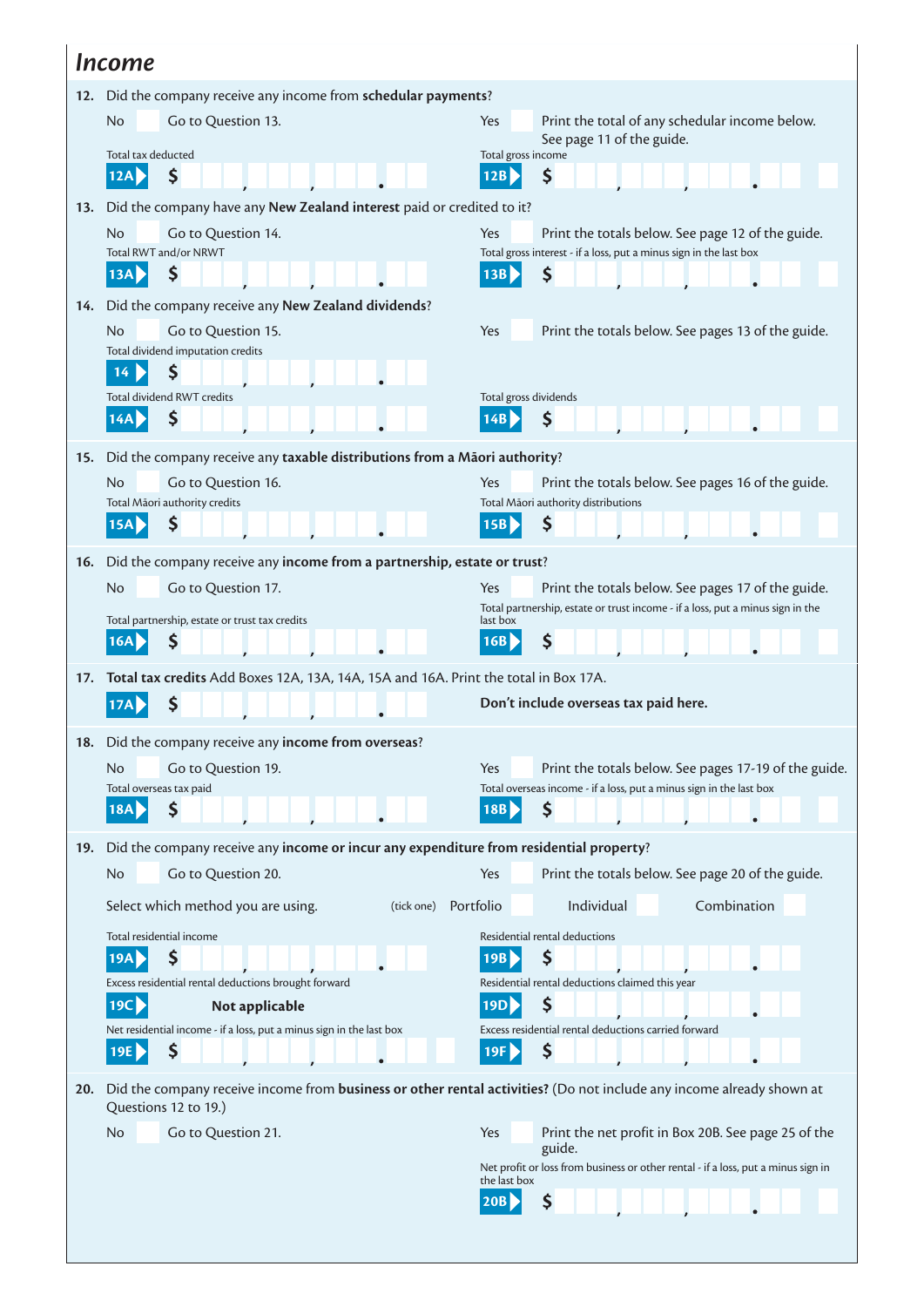|            | 21. Did the company receive any income from taxable property sales/disposals not already included elsewhere in the return?<br>(Do not include any bright-line loss.) |                                                                                          |  |  |  |  |  |  |  |
|------------|----------------------------------------------------------------------------------------------------------------------------------------------------------------------|------------------------------------------------------------------------------------------|--|--|--|--|--|--|--|
|            | No<br>Go to Question 22.                                                                                                                                             | Yes<br>Print details here. See page 27 of the guide.                                     |  |  |  |  |  |  |  |
|            | Residential land withholding tax (RLWT) credit                                                                                                                       | Profit/loss from sale of property - if a loss, put a minus sign in the last box          |  |  |  |  |  |  |  |
|            | \$<br>21A                                                                                                                                                            | \$<br>21B                                                                                |  |  |  |  |  |  |  |
| 22.        | Did the company pay insurance premiums to any overseas insurer not carrying out business in New Zealand?                                                             |                                                                                          |  |  |  |  |  |  |  |
|            | Go to Question 23.<br>No                                                                                                                                             | Yes<br>Print the totals below. See page 28 of the guide.                                 |  |  |  |  |  |  |  |
|            | Total gross premium paid                                                                                                                                             | Total taxable premium (10% of the difference between Boxes 22 and 22A)                   |  |  |  |  |  |  |  |
|            | \$<br>22                                                                                                                                                             | \$<br>22B                                                                                |  |  |  |  |  |  |  |
|            | Total gross premium paid to Switzerland<br>\$<br>22A                                                                                                                 |                                                                                          |  |  |  |  |  |  |  |
|            |                                                                                                                                                                      | Copy the amount in Box 22B to Box 30.                                                    |  |  |  |  |  |  |  |
| 23.        | Did the company receive any other income?                                                                                                                            | Total other income - if a loss, put a minus sign in the last box                         |  |  |  |  |  |  |  |
|            | Go to Question 24.<br>No                                                                                                                                             | \$<br>23B                                                                                |  |  |  |  |  |  |  |
|            | Attach a note showing the name of the payers and types<br>Yes                                                                                                        |                                                                                          |  |  |  |  |  |  |  |
|            | of income. Print the total in Box 23B. See pages 29-30 of<br>the guide.                                                                                              |                                                                                          |  |  |  |  |  |  |  |
| 24.        | Total income or net loss before donations                                                                                                                            |                                                                                          |  |  |  |  |  |  |  |
|            | Add Boxes 12B, 13B, 14B, 15B, 16B, 18B, 19E, 20B, 21B and 23B.                                                                                                       | Total income before donations - if a loss, put a minus sign in the last box<br>\$<br>24  |  |  |  |  |  |  |  |
|            | Print your answer in Box 24.                                                                                                                                         |                                                                                          |  |  |  |  |  |  |  |
| 25.        | Did the company make any donations to donee organisations?                                                                                                           |                                                                                          |  |  |  |  |  |  |  |
|            | No<br>Go to Question 26.                                                                                                                                             | Donations made<br>\$<br>25B                                                              |  |  |  |  |  |  |  |
|            | Print the amount here. See page 30 of the guide.<br>Yes                                                                                                              |                                                                                          |  |  |  |  |  |  |  |
| 26.        | Total income or net loss                                                                                                                                             | Total income - if a loss, put a minus sign in the last box                               |  |  |  |  |  |  |  |
|            | Subtract Box 25B from Box 24 and print your answer in Box 26.                                                                                                        | Ş<br>26                                                                                  |  |  |  |  |  |  |  |
| 27.        | Can the company claim net losses brought forward?                                                                                                                    | Amount brought forward                                                                   |  |  |  |  |  |  |  |
|            | No<br>Go to Question 28.                                                                                                                                             | Ş<br>Amount claimed this year                                                            |  |  |  |  |  |  |  |
|            | Print details here. See page 31 of the guide.<br>Yes                                                                                                                 |                                                                                          |  |  |  |  |  |  |  |
|            | Total income after net losses brought forward                                                                                                                        | Total income after net losses - if a loss, put a minus sign in the last box              |  |  |  |  |  |  |  |
| 28.        | If you ticked "Yes" at Question 27, see page 32 of the guide.                                                                                                        | Ş<br>28                                                                                  |  |  |  |  |  |  |  |
|            | If you ticked "No", copy the amount in Box 26 to Box 28.                                                                                                             |                                                                                          |  |  |  |  |  |  |  |
| 29.        | Did the company have net losses and/or subvention payments to or from other companies?                                                                               | Net losses                                                                               |  |  |  |  |  |  |  |
|            | Go to Question 30.<br>No                                                                                                                                             | Ş<br>29                                                                                  |  |  |  |  |  |  |  |
|            | Print the details here. See page 33 of the guide.<br>Yes<br>If the company received net losses or made a subvention                                                  | Subvention payments                                                                      |  |  |  |  |  |  |  |
|            | payment, put a minus sign in the last Box.                                                                                                                           | \$<br>29A                                                                                |  |  |  |  |  |  |  |
| <b>30.</b> | Taxable income or net loss to carry forward                                                                                                                          | Taxable income or loss to carry forward - if a loss, put a minus sign in the<br>last box |  |  |  |  |  |  |  |
|            | Offset any amounts in Boxes 29 and 29A against the amount in<br>Box 28. Print your answer in Box 30.                                                                 | \$<br>30 <sub>1</sub>                                                                    |  |  |  |  |  |  |  |
|            |                                                                                                                                                                      |                                                                                          |  |  |  |  |  |  |  |
|            |                                                                                                                                                                      |                                                                                          |  |  |  |  |  |  |  |
|            |                                                                                                                                                                      |                                                                                          |  |  |  |  |  |  |  |
|            |                                                                                                                                                                      |                                                                                          |  |  |  |  |  |  |  |
|            |                                                                                                                                                                      |                                                                                          |  |  |  |  |  |  |  |
|            |                                                                                                                                                                      |                                                                                          |  |  |  |  |  |  |  |
|            |                                                                                                                                                                      |                                                                                          |  |  |  |  |  |  |  |
|            |                                                                                                                                                                      |                                                                                          |  |  |  |  |  |  |  |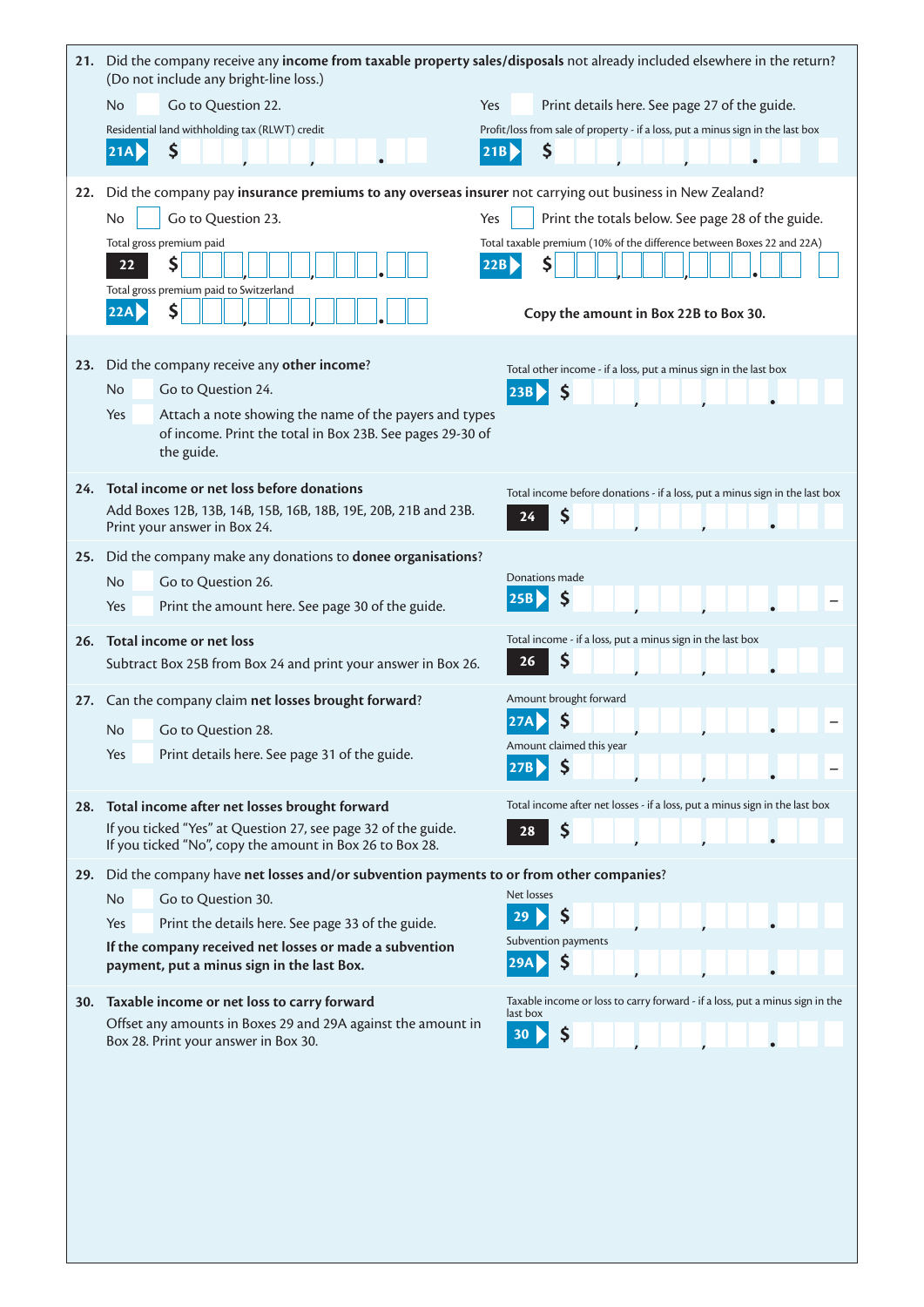|                                                                                                                                                                                                                                                                      | <b>Tax calculation</b>                                                                                                                                                                    |                                   |  |  |  |  |  |  |  |  |
|----------------------------------------------------------------------------------------------------------------------------------------------------------------------------------------------------------------------------------------------------------------------|-------------------------------------------------------------------------------------------------------------------------------------------------------------------------------------------|-----------------------------------|--|--|--|--|--|--|--|--|
| 31. Calculate the tax payable                                                                                                                                                                                                                                        |                                                                                                                                                                                           |                                   |  |  |  |  |  |  |  |  |
|                                                                                                                                                                                                                                                                      | Copy the total from Box 30 to Box 31A. This is your taxable income.                                                                                                                       | $31A \mid \frac{5}{2}$            |  |  |  |  |  |  |  |  |
|                                                                                                                                                                                                                                                                      | Total tax payable. Work out the tax on taxable income at 28 cents in<br>the dollar. Print your answer in Box 31B.                                                                         | $ 31B\rangle$<br>-\$              |  |  |  |  |  |  |  |  |
|                                                                                                                                                                                                                                                                      | Overseas tax paid. Copy the amount from Box 18A to Box 31C.                                                                                                                               | \$<br>31C                         |  |  |  |  |  |  |  |  |
|                                                                                                                                                                                                                                                                      | Subtract Box 31C from Box 31B. If Box 31C is larger than Box 31B,<br>print "0.00" in Box 31D.                                                                                             | \$<br>31D                         |  |  |  |  |  |  |  |  |
|                                                                                                                                                                                                                                                                      | Calculate the foreign investor tax credit. Print your answer in<br>Box 31E. See page 34 of the guide.                                                                                     | \$<br>31E                         |  |  |  |  |  |  |  |  |
|                                                                                                                                                                                                                                                                      | Subtract Box 31E from Box 31D. Print your answer in Box 31F.                                                                                                                              | Ş<br>31F                          |  |  |  |  |  |  |  |  |
|                                                                                                                                                                                                                                                                      | Copy the total imputation credits, if any, from Box 14 to Box 31G.                                                                                                                        | Ş<br>31G                          |  |  |  |  |  |  |  |  |
|                                                                                                                                                                                                                                                                      | Subtract Box 31G from Box 31F. Print your answer in Box 31H.<br>If Box 31G is larger than Box 31F, print "0.00" in Box 31H and<br>see page 35 of the guide.                               | Ş<br>31H                          |  |  |  |  |  |  |  |  |
|                                                                                                                                                                                                                                                                      | Copy the total tax credits from Box 17A to Box 31I.                                                                                                                                       | \$<br>31I                         |  |  |  |  |  |  |  |  |
|                                                                                                                                                                                                                                                                      | Copy any RLWT credit from Box 21A to Box 31IA.                                                                                                                                            | Ş                                 |  |  |  |  |  |  |  |  |
|                                                                                                                                                                                                                                                                      | Subtract Box 31I and Box 31IA from Box 31H. Print your<br>answer in Box 31J. This is the residual income tax.                                                                             | 31<br>Ş                           |  |  |  |  |  |  |  |  |
|                                                                                                                                                                                                                                                                      | If the total of Box 31I and 31IA is larger than Box 31H, the difference is<br>a credit. If Box 31H is larger than the total of Box 31I and Box 31IA, the<br>difference is a debit.        | (Tick one) Credit<br><b>Debit</b> |  |  |  |  |  |  |  |  |
|                                                                                                                                                                                                                                                                      | Print any 2020 provisional tax paid in Box 31K.                                                                                                                                           | 31K                               |  |  |  |  |  |  |  |  |
|                                                                                                                                                                                                                                                                      | If Box 31J is a credit, add Box 31J and Box 31K.<br>Print your answer in Box 31L. This is the refund.<br>If Box 31J is a debit, subtract Box 31K from Box 31J.<br>This is the tax to pay. | 31L<br>Ş                          |  |  |  |  |  |  |  |  |
|                                                                                                                                                                                                                                                                      | If Box 31K is larger than Box 31J, the difference is the refund.                                                                                                                          | (Tick one) Refund<br>Tax to pay   |  |  |  |  |  |  |  |  |
|                                                                                                                                                                                                                                                                      | Refunds and/or transfers                                                                                                                                                                  |                                   |  |  |  |  |  |  |  |  |
|                                                                                                                                                                                                                                                                      | 32. If the company is getting a refund, how do you want it paid?<br>Copy the amount from Box 31L to Box 32.<br>Please transfer the refund to:                                             | \$<br>32                          |  |  |  |  |  |  |  |  |
|                                                                                                                                                                                                                                                                      | 2021 provisional tax. Print the amount in Box 32A.                                                                                                                                        |                                   |  |  |  |  |  |  |  |  |
|                                                                                                                                                                                                                                                                      | Someone else's income tax account. Are you "associated"?                                                                                                                                  | No<br>Yes                         |  |  |  |  |  |  |  |  |
|                                                                                                                                                                                                                                                                      | See page 35 of the guide.<br>Name of taxpayer                                                                                                                                             | Their IRD number<br>32C           |  |  |  |  |  |  |  |  |
|                                                                                                                                                                                                                                                                      | receiving refund                                                                                                                                                                          | 32D <b>P</b><br>Ş                 |  |  |  |  |  |  |  |  |
|                                                                                                                                                                                                                                                                      | Year ended 31 March<br>Amount<br>Other - if you want your refund transferred to another period or tax type, eg, GST, staple a note to the front page                                      |                                   |  |  |  |  |  |  |  |  |
|                                                                                                                                                                                                                                                                      | of this return explaining the transfer you want.<br>Subtract Boxes 32A and 32D from Box 32. Print your answer in<br>Ş<br>32E<br>Box 32E. This is the balance to be refunded.              |                                   |  |  |  |  |  |  |  |  |
| The fastest and safest way to receive your refund is by direct credit to your company's bank account.<br>Please check the correct bank account number is preprinted at Question 8.<br>If your bank account number isn't preprinted, please include it at Question 8. |                                                                                                                                                                                           |                                   |  |  |  |  |  |  |  |  |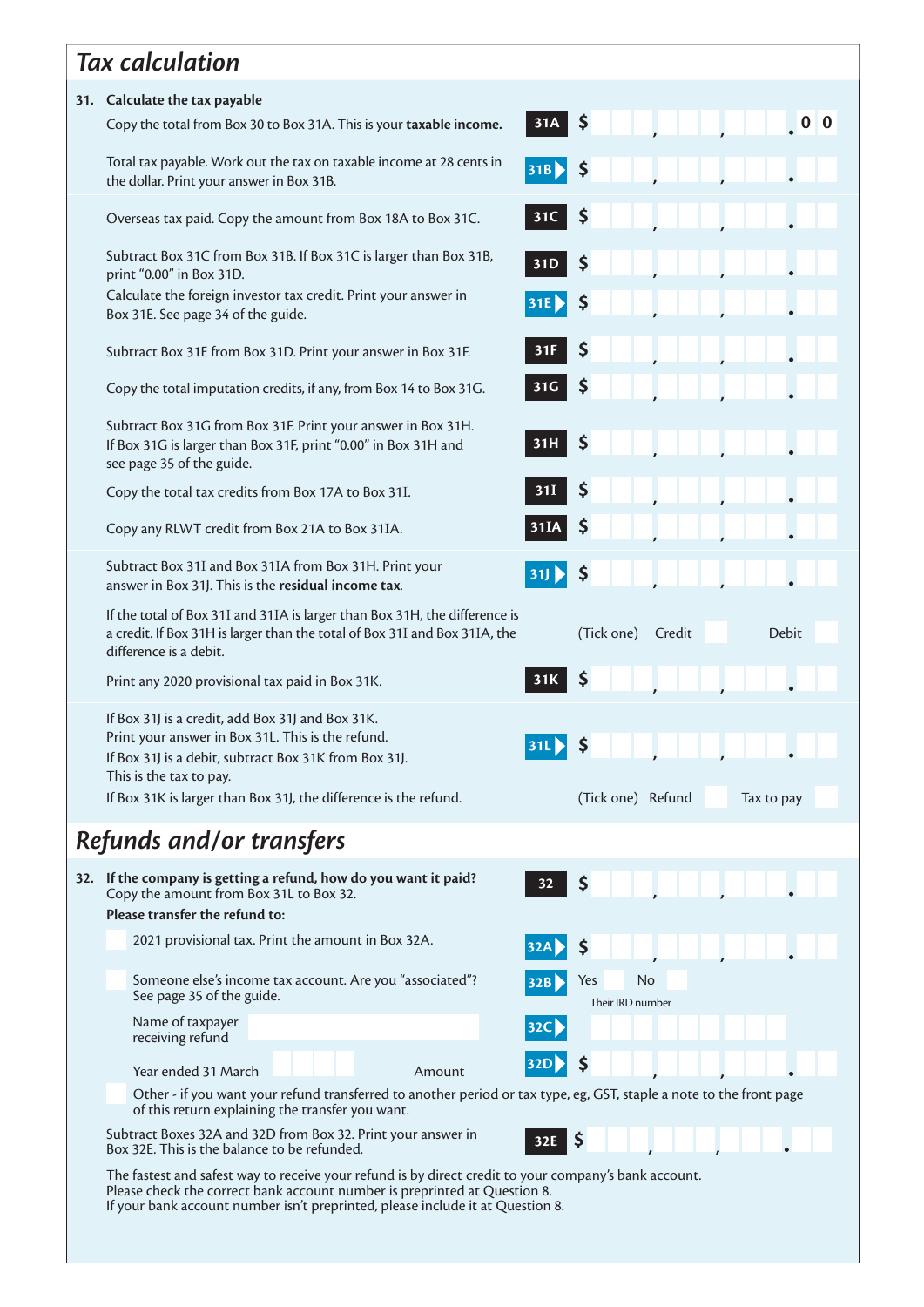| <b>2021 Provisional tax</b> |                                                                                                                                                                                                 |  |  |  |  |  |  |  |  |  |
|-----------------------------|-------------------------------------------------------------------------------------------------------------------------------------------------------------------------------------------------|--|--|--|--|--|--|--|--|--|
|                             | 33. Initial provisional tax liability. Is this the first year the company started to derive assessable income from a taxable activity?<br>See page 37 of the guide.                             |  |  |  |  |  |  |  |  |  |
|                             | Go to Question 34.<br>No<br>33 <sub>o</sub>                                                                                                                                                     |  |  |  |  |  |  |  |  |  |
|                             | Day<br>Month<br>Year<br>Print the start date of the taxable activity in Box 33.<br>Yes                                                                                                          |  |  |  |  |  |  |  |  |  |
| 34.                         | 2021 provisional tax. See page 38 of the guide.                                                                                                                                                 |  |  |  |  |  |  |  |  |  |
|                             | 34A<br>Print the option used (S or E or R) in Box 34A.<br>$\bullet$                                                                                                                             |  |  |  |  |  |  |  |  |  |
|                             | Print the company's 2021 provisional tax payable in<br>$\bullet$<br>Ş<br>Box 34B if you're using S or E.                                                                                        |  |  |  |  |  |  |  |  |  |
|                             | <b>Disclosures</b>                                                                                                                                                                              |  |  |  |  |  |  |  |  |  |
|                             | 35. Have payments been made to non-residents? For example, dividends, interest, management fees, know-how payments,<br>royalties or contract payments for services by non-resident contractors. |  |  |  |  |  |  |  |  |  |
|                             | 35<br>Go to Question 36.<br><b>No</b><br>Go to Question 35A.<br>Yes                                                                                                                             |  |  |  |  |  |  |  |  |  |
|                             | 35A. Was NRWT and/or non-resident contractors withholding tax deducted from all payments?                                                                                                       |  |  |  |  |  |  |  |  |  |
|                             | <b>35A</b><br>No<br>Yes                                                                                                                                                                         |  |  |  |  |  |  |  |  |  |
| 36.                         | If the company calculates CFC or FIF income under Question 18 or is required to make a BEPS disclosure please read                                                                              |  |  |  |  |  |  |  |  |  |
|                             | page 41 of the guide. Tick "Yes " if additional disclosure is required.<br>36<br><b>No</b><br>Yes                                                                                               |  |  |  |  |  |  |  |  |  |
|                             |                                                                                                                                                                                                 |  |  |  |  |  |  |  |  |  |
| 37.                         | Did the company repurchase, redeem or cancel its shares during the income year?<br>37<br>No<br>Go to Question 38.                                                                               |  |  |  |  |  |  |  |  |  |
|                             | \$<br>37A<br>Print the total value of shares repurchased,<br>Yes                                                                                                                                |  |  |  |  |  |  |  |  |  |
|                             | redeemed or cancelled in Box 37A. See page 42<br>of the guide.                                                                                                                                  |  |  |  |  |  |  |  |  |  |
|                             | 38. Did the company receive any foreign-sourced dividends during the year?                                                                                                                      |  |  |  |  |  |  |  |  |  |
|                             | 38 D<br>No<br>Go to Question 39.<br>See page 42 of the guide.<br>Yes                                                                                                                            |  |  |  |  |  |  |  |  |  |
|                             | 39. Is the company controlled or owned by non-residents?                                                                                                                                        |  |  |  |  |  |  |  |  |  |
|                             | 39 <sub>o</sub><br>No<br>Go to Question 40.                                                                                                                                                     |  |  |  |  |  |  |  |  |  |
|                             | See page 43 of the guide.<br>Yes                                                                                                                                                                |  |  |  |  |  |  |  |  |  |
|                             | 40. Print the total lowest economic interests of shareholders during<br>40<br>$\%$<br>the income year here. See page 43 of the guide.                                                           |  |  |  |  |  |  |  |  |  |
|                             |                                                                                                                                                                                                 |  |  |  |  |  |  |  |  |  |
|                             |                                                                                                                                                                                                 |  |  |  |  |  |  |  |  |  |
|                             |                                                                                                                                                                                                 |  |  |  |  |  |  |  |  |  |
|                             |                                                                                                                                                                                                 |  |  |  |  |  |  |  |  |  |
|                             |                                                                                                                                                                                                 |  |  |  |  |  |  |  |  |  |
|                             |                                                                                                                                                                                                 |  |  |  |  |  |  |  |  |  |
|                             |                                                                                                                                                                                                 |  |  |  |  |  |  |  |  |  |
|                             |                                                                                                                                                                                                 |  |  |  |  |  |  |  |  |  |
|                             |                                                                                                                                                                                                 |  |  |  |  |  |  |  |  |  |
|                             |                                                                                                                                                                                                 |  |  |  |  |  |  |  |  |  |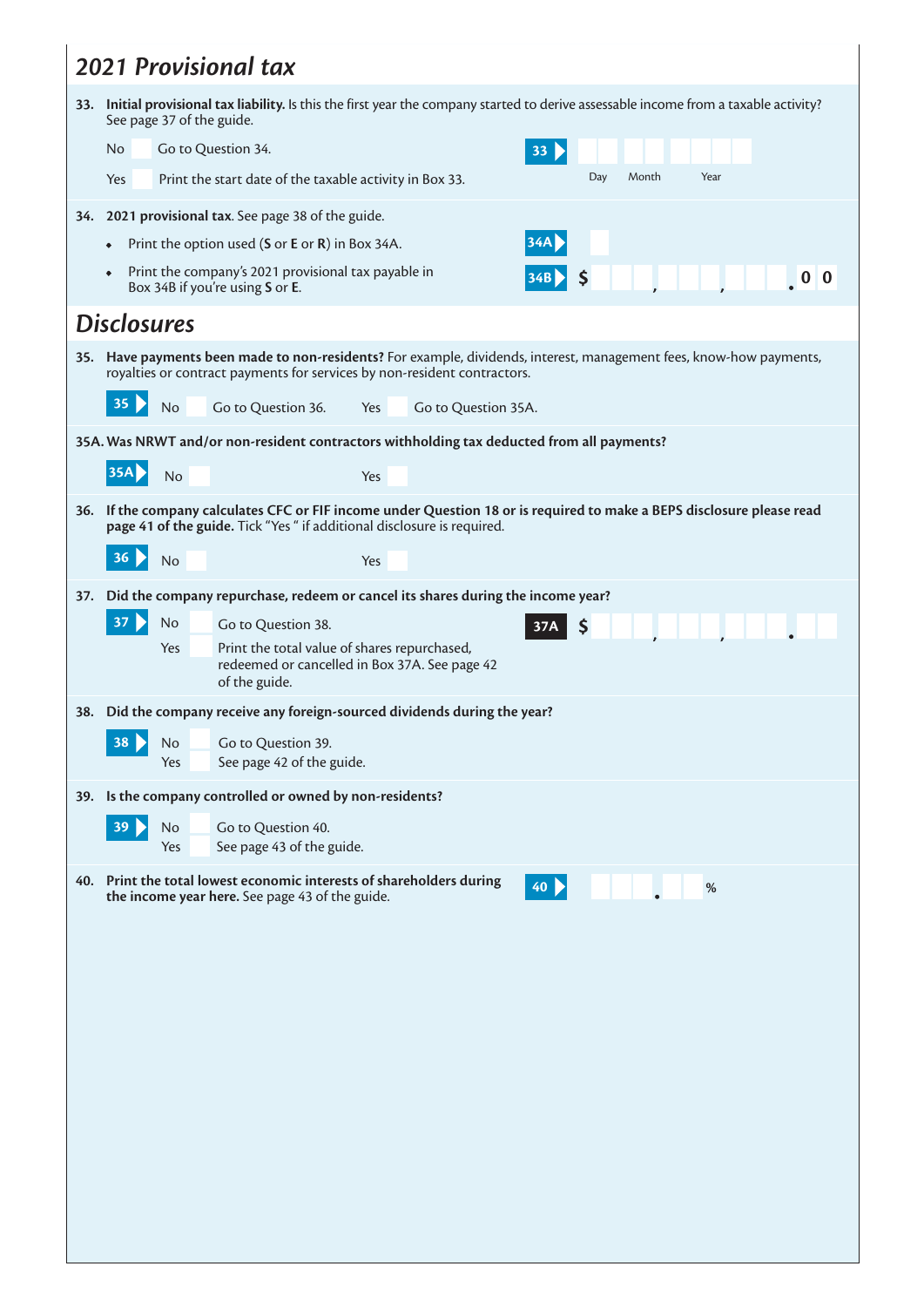